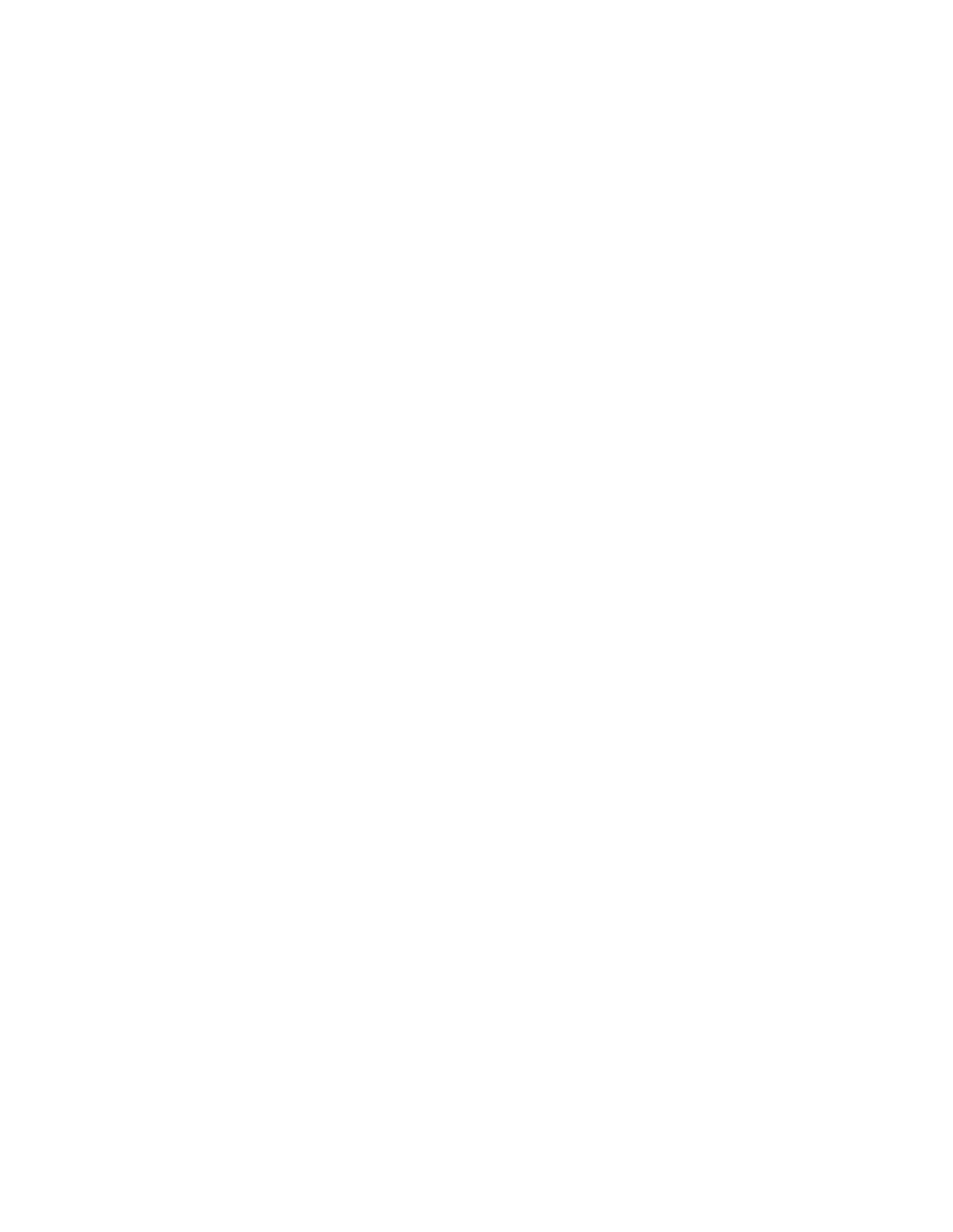# **SECTION 11352 SCUM COLLECTION EQUIPMENT**

### <span id="page-2-0"></span>**PART 1 - GENERAL**

#### <span id="page-2-1"></span>1.01 SUMMARY

- A. Section Includes: Scum collector pipe assemblies for removing surface scum from the primary and secondary clarifiers.
- B. Related Sections:
	- 1. Section 09900 Painting.

#### <span id="page-2-2"></span>1.02 REFERENCES

- A. American Welding Society (AWS):
	- 1. D1.1 Structural Welding Code Steel
	- 2. A2.4 Symbols for Welding and Non-destructive Testing.

#### <span id="page-2-3"></span>1.03 SYSTEM DESCRIPTION

- A. Manually operated scum pipe for each of the primary and secondary clarifiers. Each scum pipe shall operate independently to collect skimmings when the pipe is rotated.
- B. Scum pipe assembly including a slotted pipe, supports, seals, lever operator, and other appurtenances for a complete installation.

#### <span id="page-2-4"></span>1.04 SUBMITTALS

- A. Product Data: Include data on all components including materials of fabrication.
- B. Shop Drawings:
	- 1. Include fabrication, assembly and installation details and dimensions.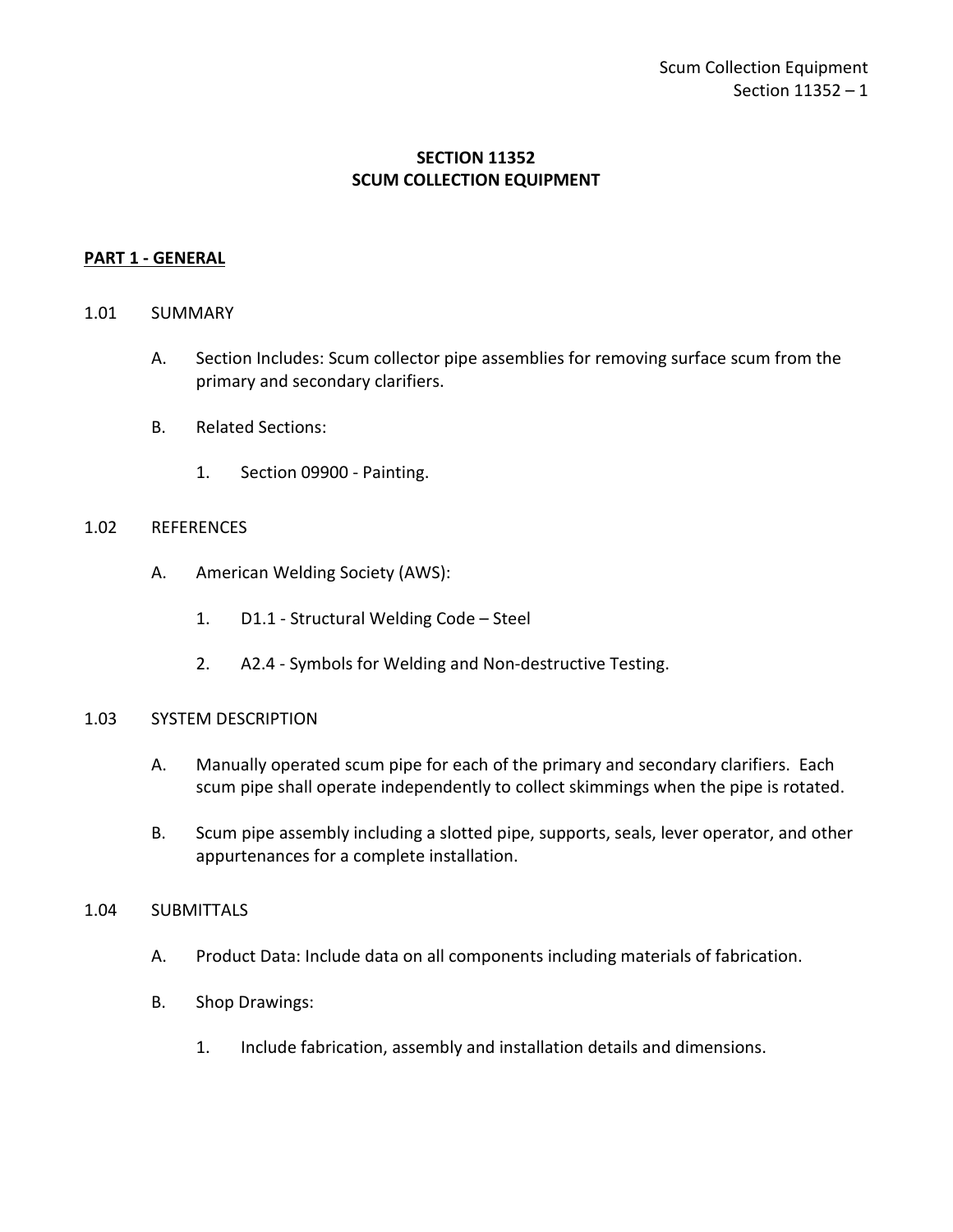- 2. Included complete information regarding location, type, size and length of all welds in accordance with AWS A2.4 "Symbols for Welding and Non-destructive Testing" of the American Welding Society, and special conditions as shown by notes and details.
- 3. Manufacturer's published installation and operation instructions.

# <span id="page-3-0"></span>1.05 QUALITY ASSURANCE

- A. After fabrication, pipe shall be free of any noticeable warpage or distortion.
- B. Welding:
	- 1. All shop and field welding procedures, welders and welding operators shall be qualified and certified in accordance with the requirements of AWS D1.1 - Structural Welding, of the American Welding Society.
	- 2. Field Welding: In accordance with the approved shop drawings.
- C. All parts of the mechanism shall be amply proportioned for all stresses that may occur during fabrications, erection and intermittent or continuous operation. Workmanship shall be of high grade in all respects.

# <span id="page-3-1"></span>**PART 2 - PRODUCTS**

### <span id="page-3-2"></span>2.01 GENERAL

A. Scum pipe assembly shall connect to existing scum pipe assembly as shown on the Drawings. Provide any adapters necessary to make the connection.

### <span id="page-3-3"></span>2.02 MANUFACTURERS

- A. Polytech Systems Inc.
- B. Envirex.
- C. Or equal.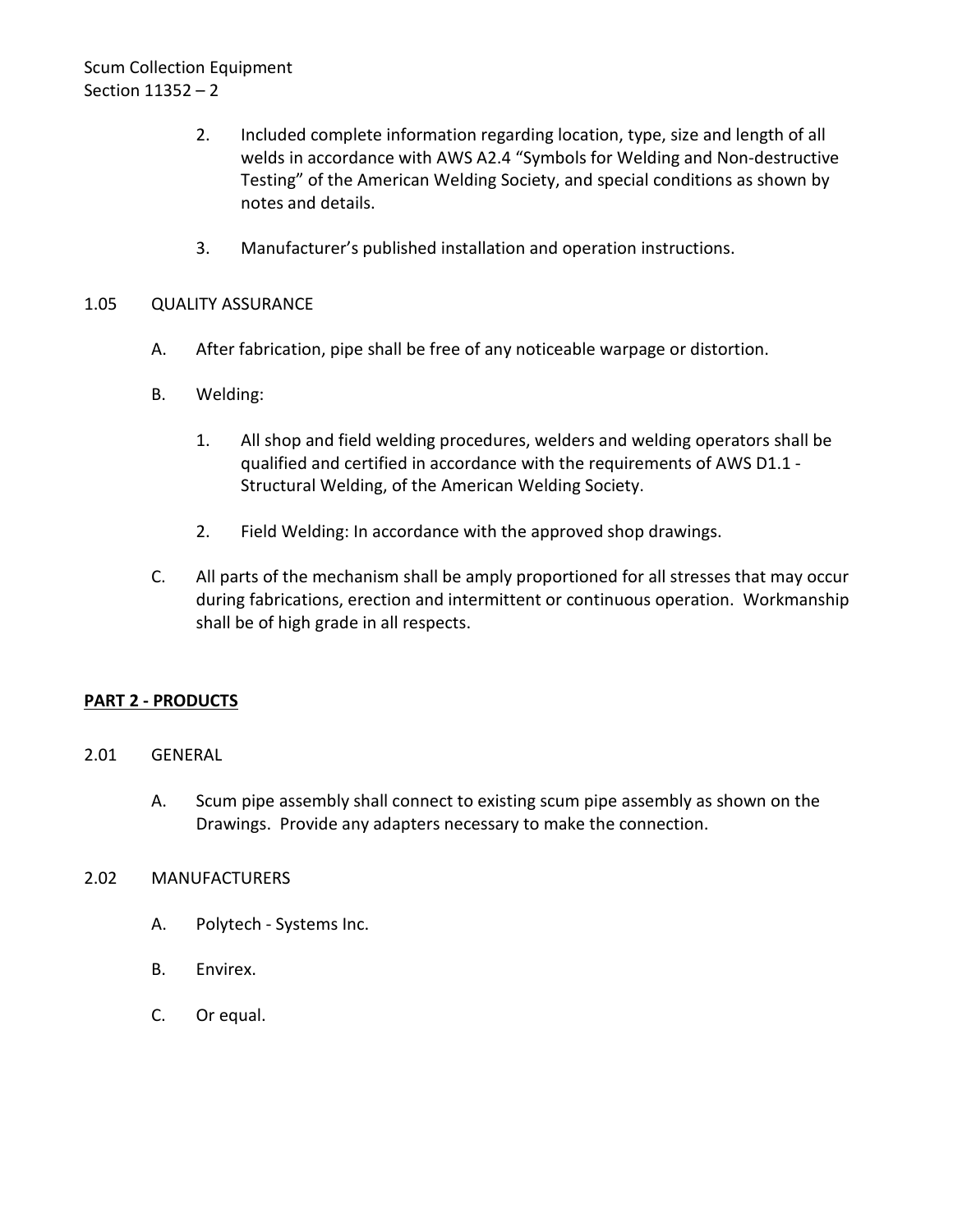#### <span id="page-4-0"></span>2.03 COMPONENTS

- A. Scum Pipe:
	- 1. 16 inches in diameter.
	- 2. Fabricate from 316 SS, 1/4 inch minimum wall thickness.
	- 3. Slot:
		- a) Cut in the top of the pipe forming a 60 degree angle.
		- b) Edges of the slot parallel to the longitudinal axis of the pipe.
		- c) Maintain 2 inch wide bands of the full pipe periphery at spacing not more than 2' - 6" as stiffeners.
- B. Wall thimble:
	- 1. 316 SS pipe, 1/4 inch minimum wall thickness.
- C. Support:
	- 1. The scum collector pipe shall be supported and revolve in a rolled 316 SS collar which shall be welded to an adjustable 316 SS 3/8 inch thick (minimum) plate.
	- 2. A slight vertical or horizontal misalignment shall not interfere with smooth operation/rotation of the pipe.
	- 3. The scum collector pipe shall rotate in a replaceable bearing. The bearing shall be a complete ring, or consist of three (3) bearing supports attached to the internal periphery of the collar to provide ample bearing surface for the pipe without crushing the seal.
	- 4. Each bearing equipped with a grease fitting and extension tubing so that the bearing may be greased from the walkway.
- D. Seal:
	- 1. Provide at each end of pipe.
	- 2. Watertight.